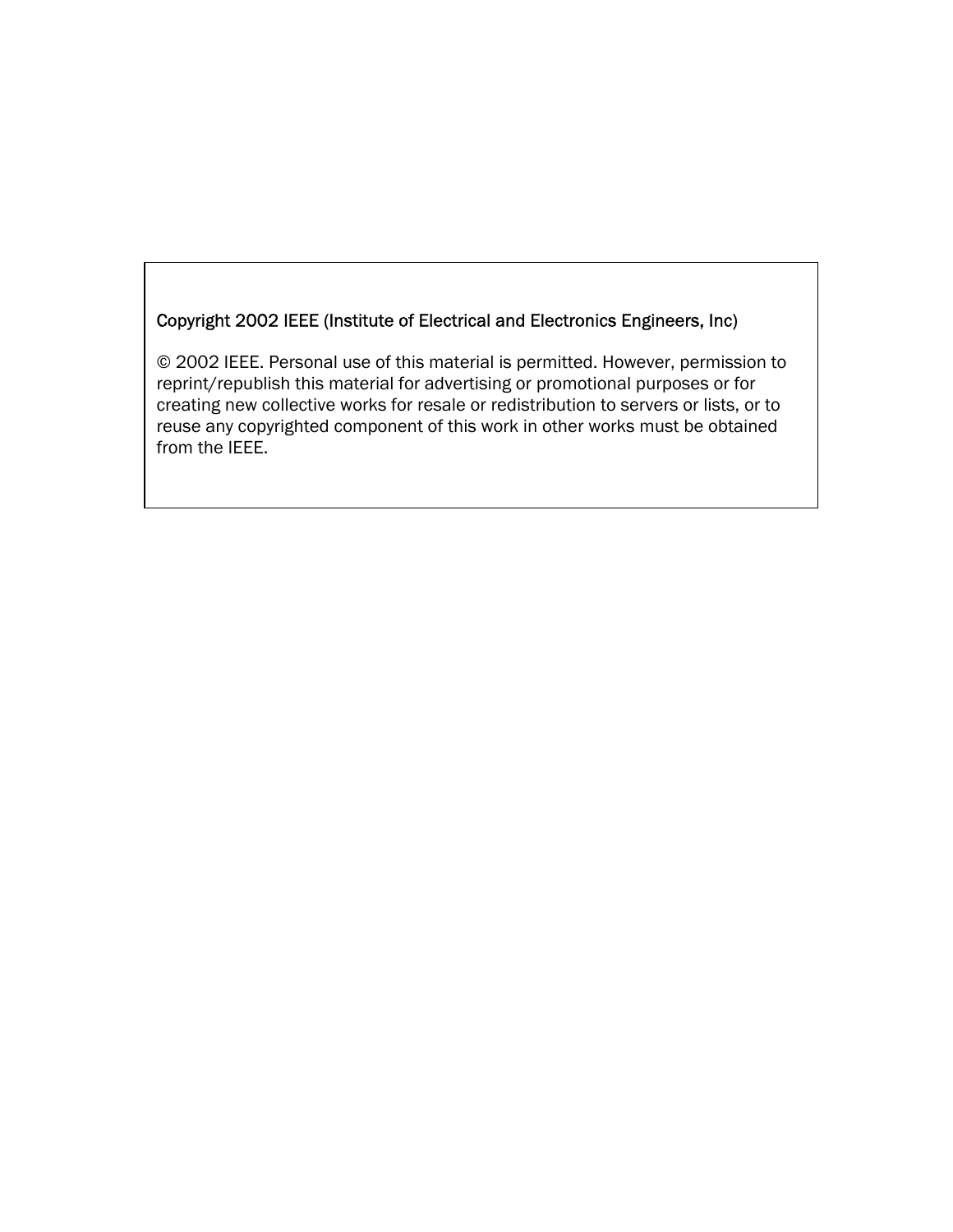# Advanced Liquid Crystal on Silicon Optical Phased Arrays<sup>1</sup>

Steven Serati and Jay Stockley Boulder Nonlinear Systems, Inc. 450 Courtney Way Lafayette CO. 80026 303-604-0077

*Abstract* **-** Non-mechanical beamsteering eliminates the need for massive optomechanical components to steer the field of view of optical systems. This benefit is to come in the form of compact, low-power, light-weight optical phased arrays (OPAs) that provide better control with greater flexibility in their steering capability than their mechanical counterparts. Due to such benefits, there is a need to develop technologies that provide this capability without greatly sacrificing other parameters such as aperture size, efficiency, and scanning range. One technology being explored for OPA implementation is liquid crystal on silicon (LCoS). The LCoS technology provides a means for manufacturing highresolution backplanes using high-volume semiconductor processes commonly used for very large scale integrated (VLSI) circuits. VLSI production minimizes the cost of backplane fabrication and allows integration of electronic circuits into the backplane structure to provide individual addressing of each pixel while minimizing interconnects to the OPA. Since each pixel is individually addressed, the phase modulation is not restricted to phase ramps but provides any type of phase profile. This capability is useful for dynamic correction of phase distortions across the aperture due to heating effects, for example. Also, it allows the reset period to be randomized to minimize sidelobe amplitudes. However, VLSI technology has its own set of limitations that have slowed the development of high-speed, high-resolution, non-mechanical beamsteerers having good optical efficiency and a large scanning range. This paper discusses the benefits and limitations of the LCoS approach and methods for improving the state-of-the-art.

### **Table of Contents**

- 1. Introduction
- 2. Construction/Operation of LCoS OPAs
- 3. LCoS Limitations/Improvements
- 4. Conclusion

l

## **1. Introduction**

An optical phased array steers light by phase modulating the light entering or exiting the optical system. By applying a linear phase shift across the beam's wavefront as it leaves the system, the light propagating along the system's optical axis

is steered to an off-axis angle. The angle of propagation, θ, is a function (the arcsine) of the ratio of the light's wavelength,  $\lambda$ , to the distance, *d*, over which a phase shift of  $2\pi$  occurs (as shown in Equation 1).

$$
\theta = \sin^{-1} (\lambda/d) \tag{1}
$$

Due to reciprocity, monochromatic light entering the system from a particular angle has a linear phase shift with respect to the system's optical axis. By conjugating the linear phase shift, incoming light from a particular angle propagates along the system's optical axis. Fortunately, the phase shift applied by the OPA does not have to be continuously increasing or decreasing which would require phase shifters with large modulation depth. Due to the cyclic nature of phase modulation, it is possible to increase or decrease the phase shift by  $2\pi$  and maintain the relative slope of the phase profile. Therefore, the linear phase ramp can be periodically decreased by  $2\pi$ , producing a sawtooth phase profile which acts to shift a monochromatic beam in the same manner as a continuously increasing phase ramp but without requiring large phase shifts from the modulator. The sawtooth profile is commonly viewed as modulo- $2\pi$  phase shifts at a particular spatial frequency. A higher occurrence (higher frequency) of  $2\pi$  phase shifts across the wave front increases the steer angle. This effect is true for coherent laser beams and monochromatic images.

For an imaging system, the field of view of the optics, which determines resolution and sensitivity, is usually limited to optimize system performance. If a system is detecting spectrally narrow (monochromatic) images, an OPA is useful for changing the view angle without affecting system performance by phase conjugating the higher spatial frequencies associated with angular displacement. However, the lower spatial frequency content that forms the image passes through the system intact. This operation steers the field of view of the optics to provide a larger angle of regard for the imaging system.

The phased-array approach<sup>1,2</sup> to optical beamsteering eliminates the need to apply mechanical force to move massive objects such as telescopes and consequently the need to counterbalance these forces to prevent the platform's orientation from being affected. Non-mechanical beamsteering is beneficial in applications where the optical

<span id="page-1-0"></span><sup>1</sup> 0-7803-7231-x/01/\$10.00/©2002 IEEE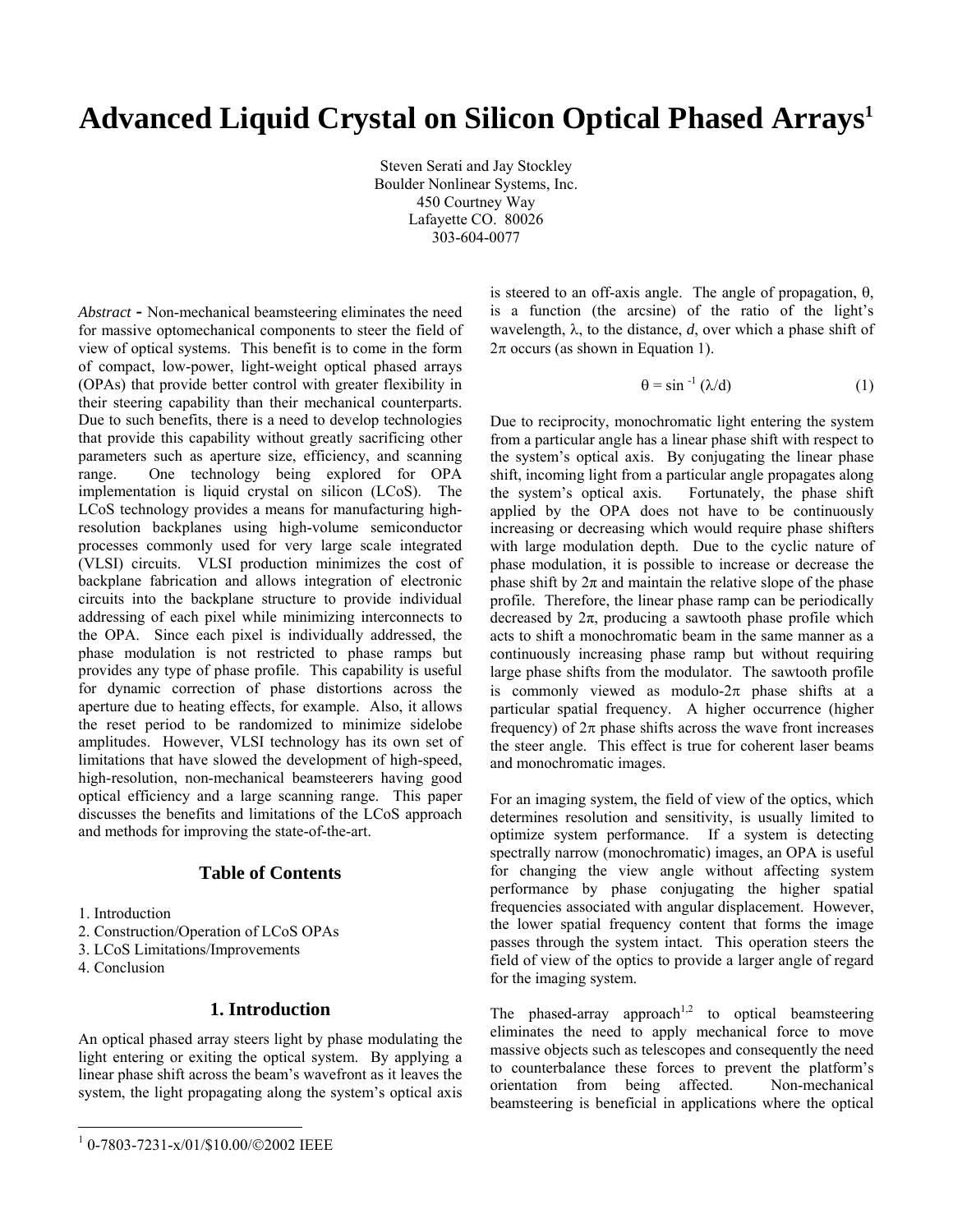axis of the instrument needs to be rapidly and accurately redirected to random locations or where the platform is relatively small and mechanical stabilization during scanning is a difficult problem. Due to such benefits, there is a need to develop technologies that provide this capability without greatly sacrificing other parameters such as aperture size, efficiency, and scanning range.

#### **2. Construction/Operation of LCoS OPAs**

For efficient optical phased arrays with large angle-aperture products, the technology has to provide a means for controlling thousands of phase shifting elements that are spaced within a wavelength of each other. One approach is to use liquid crystal (LC) materials to provide the phase shift and VLSI backplane structures for controlling the LC modulators. Liquid crystals are frequently used as optical modulators. These materials offer several advantages including large modulation depth, solid state operation, low power dissipation, sub-millisecond switching, potential for large aperture operation, and low cost. For the OPA application, an LC modulator having an electronically controllable retardance is used. That is, the index of refraction of a liquid crystal cell changes with applied field. Normally, this index change is polarization dependent so that the light needs to be properly polarized for phase-only operation.

In order to modulate only the phase of incident light, a nematic liquid crystal is aligned in a planar conformation. Here the liquid crystal director (i.e. long axis of the molecule) is oriented parallel to the polarization of the incident light. Most materials exhibit a positive dielectric anisotropy and, upon application of a voltage, the molecules tilt in a direction parallel with the direction of propagation of the optical field. This causes the incident light to encounter a reduced refractive index. The change in refractive index translates directly to a change in the optical path, and consequently a phase shift for the incident light. If enough voltage is applied, the variation in refractive index ranges from the extraordinary index (for no applied voltage) to the ordinary index (maximum tilt of the molecules). The voltage is provided by addressing electrodes spaced a few microns apart and several millimeters long.



**Figure 1.** Layout of OPA optical head

As shown in Figure 1, the OPA optical head consists of a layer of liquid crystal sandwiched between a cover glass and a VLSI backplane in a PGA (pin grid array) package. The VLSI backplane receives analog voltage signals through a limited number of input lines and routes the signals to the appropriate phase shifter element using a multiplexer arrangement (refer to Figure 2). Each array element has a storage capacitor for holding the analog voltage level on the LC addressing electrode as the other array elements are loaded or refreshed with data. Therefore, the voltage across the LC layer remains constant until new data is loaded into the array. The load rate for the whole array is faster than the response of the LC producing a static phase pattern across the device. With this type of operation, the ability to individually control every electrode of a large array is achieved with a minimum number of electrical interconnects. The ability to individually control every electrode maximizes the number of addressable spots and versatility of the device.



**Figure 2.** Functional block diagram for a 4096x1 OPA head

The actual electrodes are thin metal wires that run the length of the active area and are spaced approximately one optical wavelength from each other. This metal wire grid is a diffractive reflector since the space between wires is approximately equal to the width of the wire. Diffraction from the electrode elements is minimized by hiding the electrodes under a reflective dielectric stack that is deposited over a planarized surface covering the metal electrodes (refer to Figure 3).

The electric field used to control the LC phase shifter is created between the electrode wires and the single transparent indium tin oxide (ITO) electrode on the coverglass as shown in Figure 3. The distance from the ITO electrode with respect to the width of the backplane electrodes has a large effect on LC addressing. A large aspect ratio of modulator thickness to backplane electrode width causes the electric field to be smeared spatially across the LC layer, smoothing the resulting phase profile produced<br>by the LC. The electric field applied across the LC The electric field applied across the LC. modulator and dielectric stack is affected also by the voltage levels at the adjacent electrodes. A potential difference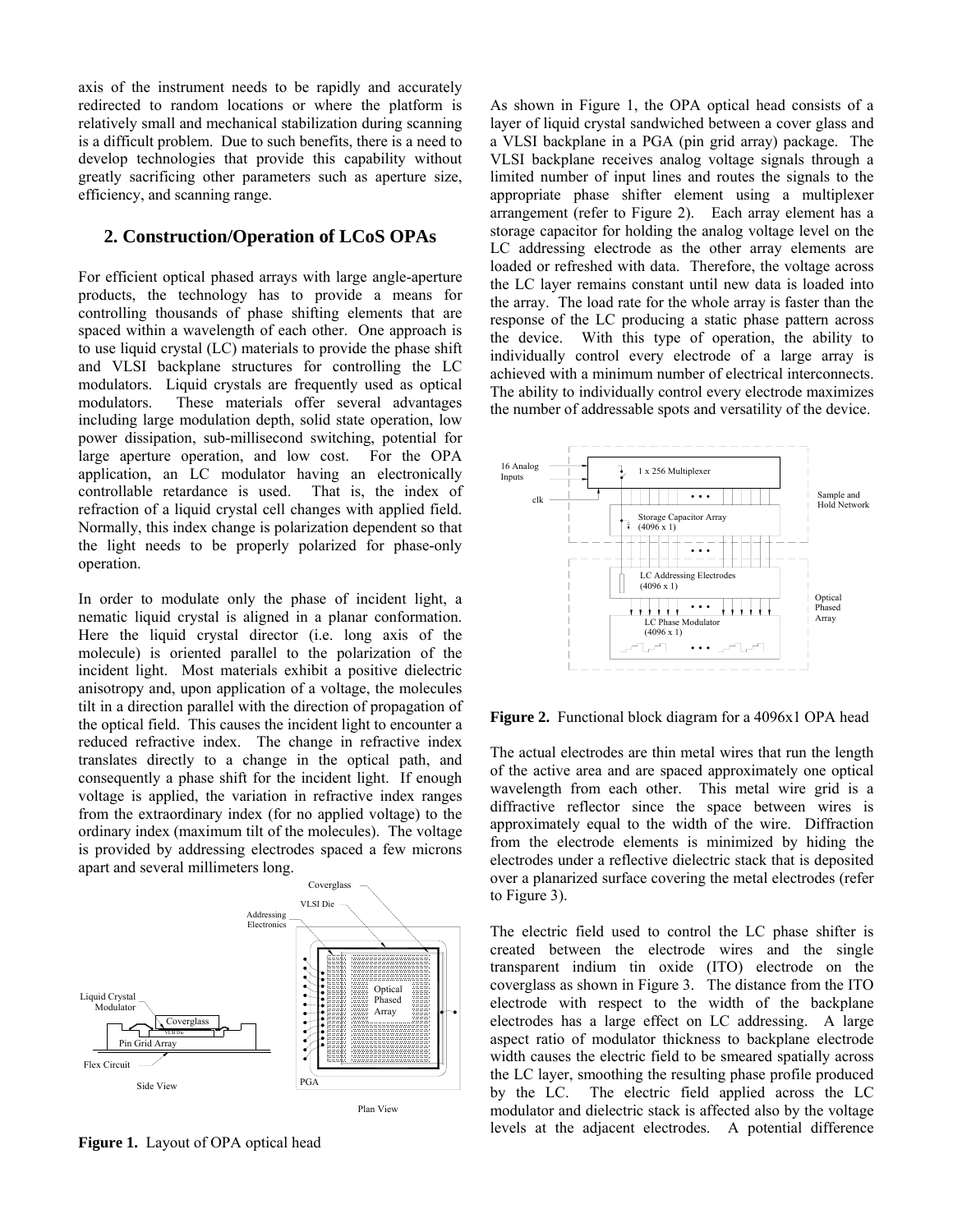between adjacent backplane electrodes causes field coupling (i.e. fringing fields) to exist. Strong fringing fields between electrodes cause the LC molecules to rotate in plane instead of perpendicular to the electrode plane, thus producing complex amplitude modulation instead of pure phase modulation. The strength of the fringing field is determined by the relative voltage between electrodes where the greatest difference occurs at the modulo- $2\pi$  reset of the phase ramp. At the reset, the fringing fields generally cause in-plane switching over the area of several electrodes. This effect reduces efficiency as the spatial period decreases, causing the loss of the largest steering angles.



**Figure 3.** Cross section of LCoS OPA head

Figure 3 shows the modulator-electrode aspect ratio of an existing LCoS OPA. For this device, the electrodes are spaced 1.8 microns apart and the width of each electrode is one micron. Foundry planarization techniques, such as chemical mechanical polishing (CMP) of the oxide layers and spin on glass (SOG), are employed in the VLIS fabrication process to remove underlying topography that causes diffraction. Above the VLSI structure resides the dielectric stack and LC modulator. The complete modulator stack is approximately 10 microns resulting in a ten-to-one aspect ratio. If one were to calculate the steer angle based only on backplane resolution, the device would be capable of steering 1.55 micron light through an angle of  $\pm 16.68$ degrees with better than 50% efficiency (three phase levels per ramp). Unfortunately, a large aspect ratio keeps this theoretical range from being realized.

Figure 4 shows IR camera images of the far-field diffraction patterns arising from an LCoS OPA having an electrode spacing of 1.8 microns and steering 1.55 micron light. For no voltage applied to the grating (0°), 87% of the incident light is in the zero order (specularly reflected). After addressing the device, a majority of the incident light is diffracted to the desired angle, but the beam intensity falls to approximately 50% of its zero-order value at  $\pm 3^{\circ}$ . Therefore,

the actual steering range of the device is approximately a factor of five less than what is possible from the backplane. This disparity is physically attributable to a large aspect ratio. However, the large aspect ratio is partially due to factors imposed by VLSI backplane limitations. These limitations are discussed in the next section.



Figure 4. Diffraction patterns imaged by an IR camera produced by a 4096-electrode LCoS OPA steering 1.55 micron light.

#### **3. LCoS Limitations/Improvements**

Most semiconductor foundries are moving to smaller geometry processes (i.e. higher resolution lithography). The smaller geometries allow greater circuit integration and provide faster circuitry with less power consumption. Today, semiconductor foundries commercially offer process sizes ranging from a few microns to a couple tenths of a micron. As the process size decreases, smoother (shinier) metals are used and layer thicknesses are made more uniform by planarization techniques such as chemical-mechanical polishing (CMP). These process changes are meant to improve electrical yield, but they greatly contribute to the optical quality of the silicon backplane by eliminating topography that scatters light. Higher resolution lithography allows the electrode pitch to be reduced at the cost of reduced operating voltage, since higher voltages require larger gate structures. In the higher resolution processes, an optical reduction is used when the patterns are transferred from the mask to the wafer. These patterns are then repeated across the wafer by stepping the pattern to different locations on the wafer. The pattern's projection onto the wafer is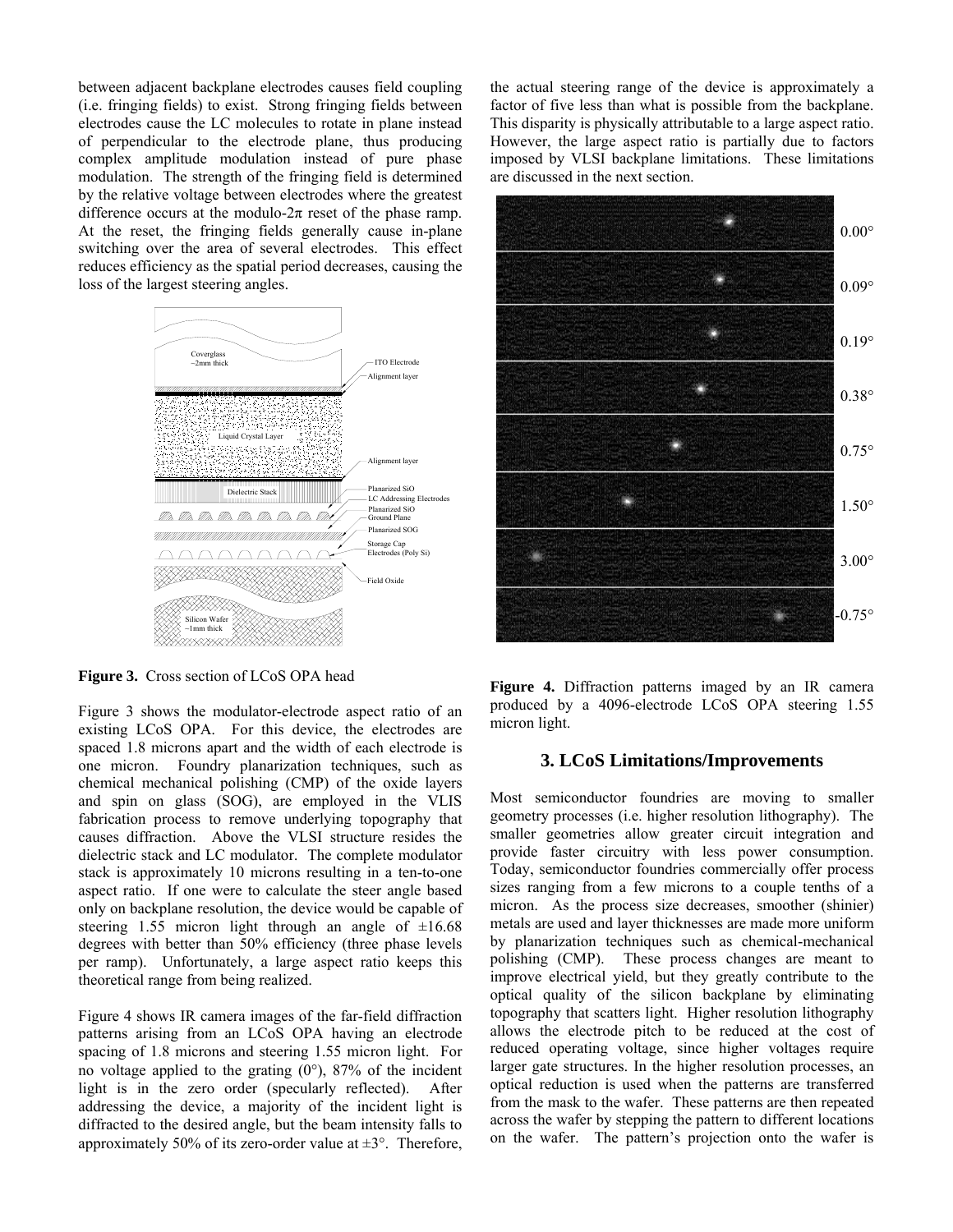limited by the reticle of the stepper which ultimately limits the size of the VLSI die. Therefore, the general trend in semiconductor fabrication offers significant advantages for producing LCoS OPAs, but it is not all beneficial.

The reduction in voltage with increased resolution is arguably the greatest limitation to the technology. To produce OPA's with large angle-aperture products, high resolution addressing is needed to provide three or more phase levels in the distance of a few wavelengths. For visible and near IR applications, this spacing requires submicron foundry processes with design rules that allow the addressing circuits to be as tightly packed as the electrode structure. These spatial requirements limit the operating voltage of the device. As an example, the device described in the previous section operates at five volts. At the time of its design, it used one of the highest voltage sub-micron processes available that had favorable design rules for the gate structures.

Voltage provides the field that switches the LC modulator. The amount of voltage needed for a particular LC modulator is a function of the LC material, cell thickness and LC alignment. It is possible to vary some of the parameters to achieve low voltage operation, but there is always a performance price to pay. For example, the voltage needed to switch LC molecules at the center of the cell is considerably less than the voltage needed to switch molecules near the cell's alignment layer that are strongly affected by surface forces. It takes less voltage to get an equivalent change in retardance from a thick parallel-aligned cell than from a thin cell. The performance cost is that thicker cells have slower response

As discussed above, the modulator-electrode aspect ratio has a profound effect on the ability to convert addressing resolution into steering capability. The electric field smoothing acts as a low pass filter causing discrete steps at each element to be smeared out spatially over a larger area. At the  $2\pi$  resets, the abrupt change in voltage produces a more noticeable effect which is sometimes referred to as the fly back region. The loss of energy in the main lobe as the period decreases is usually contributed to the fly back region which causes a portion of the light from each sawtooth to be deflected in the wrong direction. The net effect due to smoothing and fly back is a fast fall off in the intensity of the main lobe as the steer angle increases.

Reduction of the fly back region is possible by using different material properties of liquid crystal. An obvious property that helps in this effort is the birefringence of the material. A highly birefringent material reduces the LC layer thickness needed to achieve  $2\pi$  of phase modulation. Fortunately, there is very little down side to using the highest birefringence material available that meets device requirements. Unlike the birefringence, other LC properties useful for reducing the fly back region, such as the elastic and electrical parameters of the material, produce voltage dependent effects and may not be usable due to backplane

limitations. One such effect is the threshold voltage of the material.

For a parallel-aligned cell, the threshold voltage,  $V_{th}$ , is a function of the elastic constant,  $k_{11}$ , that keeps the molecules aligned parallel to the cell's surface and the difference, ∆ε, in the perpendicular and parallel dielectric constants of the LC material as given  $by<sup>3</sup>$ 

$$
V_{th} = \pi \sqrt{k_{11} / \varepsilon_0 \Delta \varepsilon} \,, \tag{2}
$$

where  $\varepsilon_0$  is the permittivity of free space.



**Figure 5.** Response curve for a nematic parallel-aligned liquid crystal cell

The nonlinear voltage response at threshold increases the sharpness of the modulator. At threshold as shown in Figure 5, a small change in voltage produces a relatively large change in phase modulation. Sharpness is aided by using an alignment with no pre-tilt of the molecules. That is, all the long axes of the molecules are parallel with the surfaces of the cell. This arrangement reduces coupling to the field, keeping the molecules from rotating until the threshold voltage is exceeded. After it is exceeded, the bulk of the molecules rotate into the field producing a large change in retardance. This nonlinear optical response tends to counteract electrical smoothing and reduce the fly back region.

Fringing field effects are reduced by using high threshold materials with sharp response to prevent the voltage difference between the backplane electrodes from exceeding the voltage difference between the backplane and ITO. If, for example, the modulator has a threshold voltage of three volts and provides a full wave of phase modulation in two volts, then the two volt fringing field between adjacent electrodes is less of a problem, since this voltage difference is below threshold. Thus, in-plane switching is prevented.

For the steering results shown in Figure 4, the threshold voltage techniques discussed above were not employed. The loss of voltage across the dielectric stack forced the use of low threshold materials and non-zero pre-tilt alignments to achieve sufficient modulation depth with the five-volt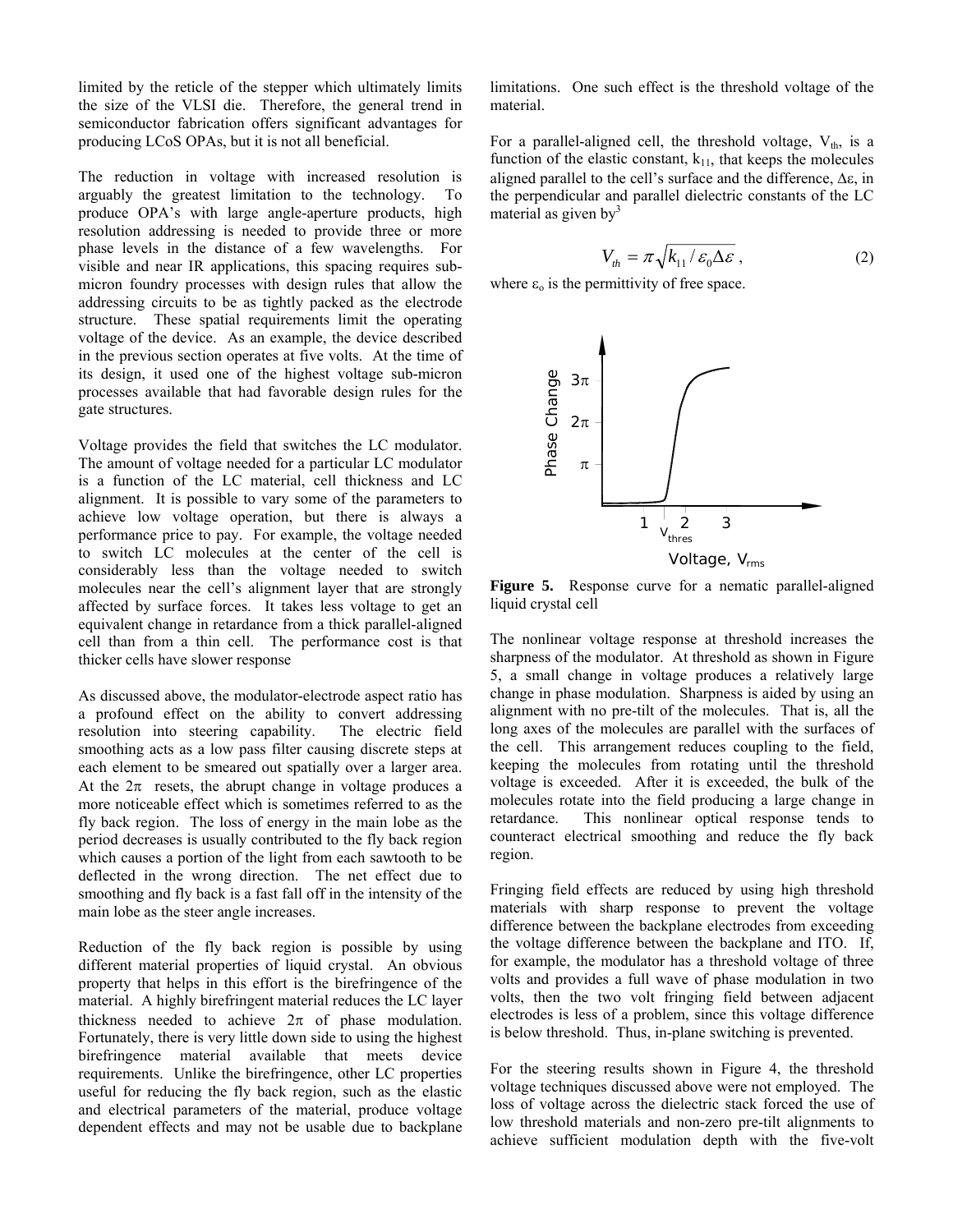backplane. This is one reason that the fly back effect extended over the distance of several electrode elements causing the large reduction in steer angle. The ability to write cleaner phase profiles for all possible periods would greatly increase angle coverage and the number of resolvable spots produced by the OPA.

The fly back problem is not only a matter of efficiency. The periodicity of the fly back region produces sidelobes. Fortunately, the LCoS OPA provides a flexible addressing structure. With the ability to spatially and temporally vary the drive signals to the LC modulator at each electrode, it is possible to greatly reduce sidelobes without eliminating fly back. For example, it is possible to use a modulator that has more than  $2\pi$  of modulation to randomly distribute the phase resets instead of having them occur periodically. This random distribution causes the stray light due to fly back distortion to be distributed across the field of view preventing strong grating lobes from causing interference.

The use of random  $2\pi$  resets to mitigate fly back effects was simulated and compared to phase profiles with periodic resets. At each random or periodic reset, a fly back distortion was introduced where the  $2\pi$  phase resets were distributed linearly across a set number of pixels. Table 1 shows the results of this simulation effort where the power levels of the main lobes and highest sidelobe are given for different phase slopes (steer angles). The phase slope is given in the number of electrodes in which a change of  $2\pi$ occurs. The power levels of the lobes are given as a percentage of the total power. The results shown are for a fly back region of four electrodes at each reset.

**Table 1.** Normalized Far-field Intensities for Periodic versus Random Resets (fly back  $= 4$ )

| Ramp   | Periodic | Periodic | Random   | Random   |
|--------|----------|----------|----------|----------|
| Period | Mainlobe | Sidelobe | Mainlobe | Sidelobe |
| 8      | 28.1     | 32.3     | 36.8     | 15.5     |
| 16     | 56.3     | 8.7      | 64.7     | 4.2      |
| 32     | 76.4     | 2.2      | 81.3     |          |
| 64     | 87.8     | 0.5      | 90.4     | 0.3      |
| 128    | 93.8     | 01       | 95.5     |          |

As shown in the above table, a factor of two reduction in sidelobe intensity is achieved. To implement this ability, each electrode must be fully programmable which is possible using the LCoS OPA design discussed in the previous section.

Another voltage dependent performance issue is speed. Most commonly used nematic liquid crystals exhibit a positive dielectric anisotropy. This means that they can be rapidly driven from an optically thick state to an optically thin state as the dipole moment couples to an applied field. However, for conventional materials, going from an optically thin state to an optically thick state requires time for the molecules to relax to the next voltage state,  $V_b$ . The time constant for relaxation,  $\tau_{relax}$  is<sup>3</sup>

$$
\tau_{relax} = \frac{\gamma_1 t^2}{k_{11} \pi^2} \frac{1}{\left| \left( \frac{V_b}{V_{th}} \right)^2 - 1 \right|} , \qquad (3)
$$

where  $\gamma_1$  is the material viscosity and *t* is the cell thickness. Equation 3 shows that fast relaxation requires operation at voltage levels that are large compared to the threshold voltage. The higher voltage operation in this case makes use of the tightly bound molecules near the surface of the cell. These surface molecules have a fast relaxation, but the phase change versus voltage has a shallow slope as shown in Figure 5. This type of operation, therefore, is contrary to that described above for reducing the fly back region.

Instead of relying on relaxation, it is possible to drive the molecules into a high-retardance state if the dielectric anisotropy of the nematic LC changes sign (i.e.  $\varepsilon$ perpendicular becomes greater than ε-parallel). The value of ε-parallel is frequency dependent where as ε-perpendicular is not. Therefore, the sign of the dielectric anisotropy is frequency dependent and it changes sign at relatively low frequencies in certain types of materials. These materials are called dual frequency materials. An investigation of some of these materials indicates that sub-millisecond response time is possible if large drive voltages are used  $(-12 \text{ volts})$ produces a 0.5 millisecond response). This type of modulator also requires an addressing technique that provides a high frequency excitation (about 40 kHz) to produce the sign-changing drive signal. Fortunately, the high frequency signal is only needed to reset the LC modulator before a new pattern is written to the grating. By applying a high-frequency drive signal to the common coverglass electrode, the LC modulator is quickly reset to its high birefringence state, allowing new data written to the VLSI backplane to be displayed within a millisecond if the VLSI backplane has sufficient voltage.

High speed liquid crystal materials require addressing at considerably higher voltage levels than the standard 3.3 - 5 volt capability available from most sub-micron semiconductor processes. Fortunately, a few different foundries are developing higher voltage processes. There are now 12 to 40 volt processes using sub-micron lithography. However, the gate sizes required by these processes limit the spatial resolution of the backplane. Therefore, there is still a voltage-versus-resolution tradeoff that has to be addressed in the backplane design. Higher voltage backplanes allow higher threshold materials and dual-frequency nematic materials to be employed, which would improve steering range and response time of the device.

Angular deflection is a function of backplane resolution, but the ability to resolve angles is a function of aperture size. This is one reason that angle-aperture product is the quantity of interest to system developers. It is always possible to use reducing optics to increase the deflection angle of an OPA at the expense of reducing its effective aperture. However, the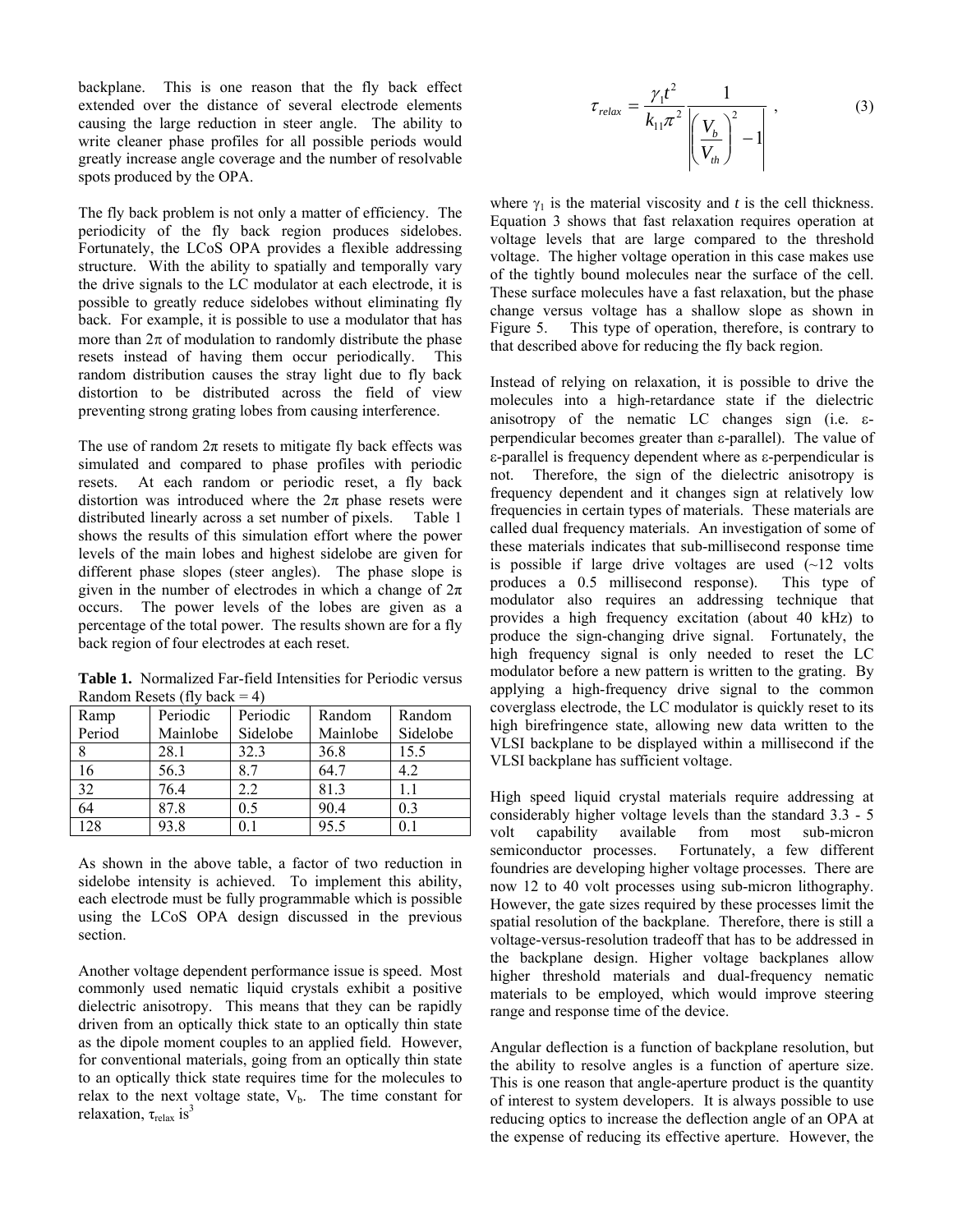number of resolvable spots remains the same which is sometimes referred to as the optical invariant.<sup>4</sup> A larger active area provides more programmable electrodes increasing the number of addressable angles, and it narrows the beam width, providing better far-field resolution. However, the active area of a LCoS device is restricted by the processes used in VLSI fabrication. If the VLSI process uses one-to-one contact printing, then the VLSI die can be as large as a wafer. However, this type of lithography process is usually used for larger geometry processes (2 to 5 microns) which limit device resolution (i.e. electrode spacing). For sub-micron processes, the wafer is patterned using a stepper to project a reduced pattern onto the wafer. Therefore, the die size is usually limited by the reticle size of the pattern stepper. For most small geometry processes, the reticle size is approximately 2 cm x 2 cm or less.

At an electrode spacing of two microns, a 2 cm x 2cm OPA has 10,000 individually addressable lines. If this device is used to steer 1.55 microns, then the backplane resolution allows  $\pm 15$  degrees of steering range with at least three phase levels per ramp and the aperture provides a 0.0044 degree half-power beam width. Therefore, the maximum number of resolvable spots is 6756 based only on aperture size and Rayleigh criterion. Unfortunately, the actual number is considerably less if one alters the steer angle by changing the phase ramp period in electrode width increments.<sup>5</sup> In this case, there are large angular jumps at the large steer angles (small number of electrodes per period). At small angles (hundreds of electrodes per period), the beam does not move a full beam width for each electrode width added to the period. Because of the set electrode width, the number of unique spots addressable in this fashion is roughly an order of magnitude less than the value given above for resolvable spots based on aperture size.

Most of the loss of angular resolution comes at the large steer angles. When the number of phase levels per ramp is increased from eight to nine using a two-micron electrode spacing, the steer angle at 1.55 microns changes from 5.6° to 4.9°. A jump of 0.7 degrees occurs which is the loss of 157 resolvable angles. Of course, modulator-electrode aspect ratio is the primary limitation to angular coverage at this spatial resolution, but the angular jump due to electrode width soon becomes the dominant factor as the period increases. Fortunately, some of this problem is correctable by using a LC modulator capable of supplying more than  $2\pi$ . For example, a modulation depth of  $2.25\pi$  allows the phase slope to be varied to cover the range from 4.9 to 5.6 degrees without changing the number of phase levels from nine to eight. If the  $2.25\pi$  phase shift is linearly divided into 256 levels (8 bits), an 8-bit addressing scheme allows 28 angles (out of the 157 available) to be addressed between 4.9 and 5.6 degrees. The LCoS backplane stores analog voltages. In theory, it has the ability to address all angles within its highest spatial resolution if the LC modulator has sufficient depth.

If optical throughput and not angular resolution is the primary concern, then die size limitations due to pattern

stepping does not prevent the aperture from being considerable larger. By having the ability to phase together several LCoS OPAs to operate as a single aperture (refer to Figure 6), the optical throughput of the system is increased by the number of OPAs in the array. Likewise, the power handling capability of the system is increased by the number of backplanes in the array. An individual LCoS OPA backplane is capable of handling considerable power since the semiconductor layer which is photo sensitive is well shielded using a metal ground plane (refer to Figure 3). The actual power limitation is expected to be from heating due to absorption in the various layers.



**Figure 6.** Phased array of phased arrays using LCoS OPAs

A conceptual phased array of phased arrays assembly using LCoS OPAs is shown in Figure 6. The design shown uses a fiber feed network that illuminates the array of 16 OPAs through 6-to-1 expanders (refer to Figure 7). The expanders allow the reflective array to operate on axis without blocking much of the aperture (approximately 2%). After expansion, there is roughly a 50% fill factor across the array. Another 2-to-1 expansion can be added to improve the fill factor at the expense of losing some angular coverage. The back reflection off of the top window covering the array is detected after being Fourier transformed by a Fresnel partial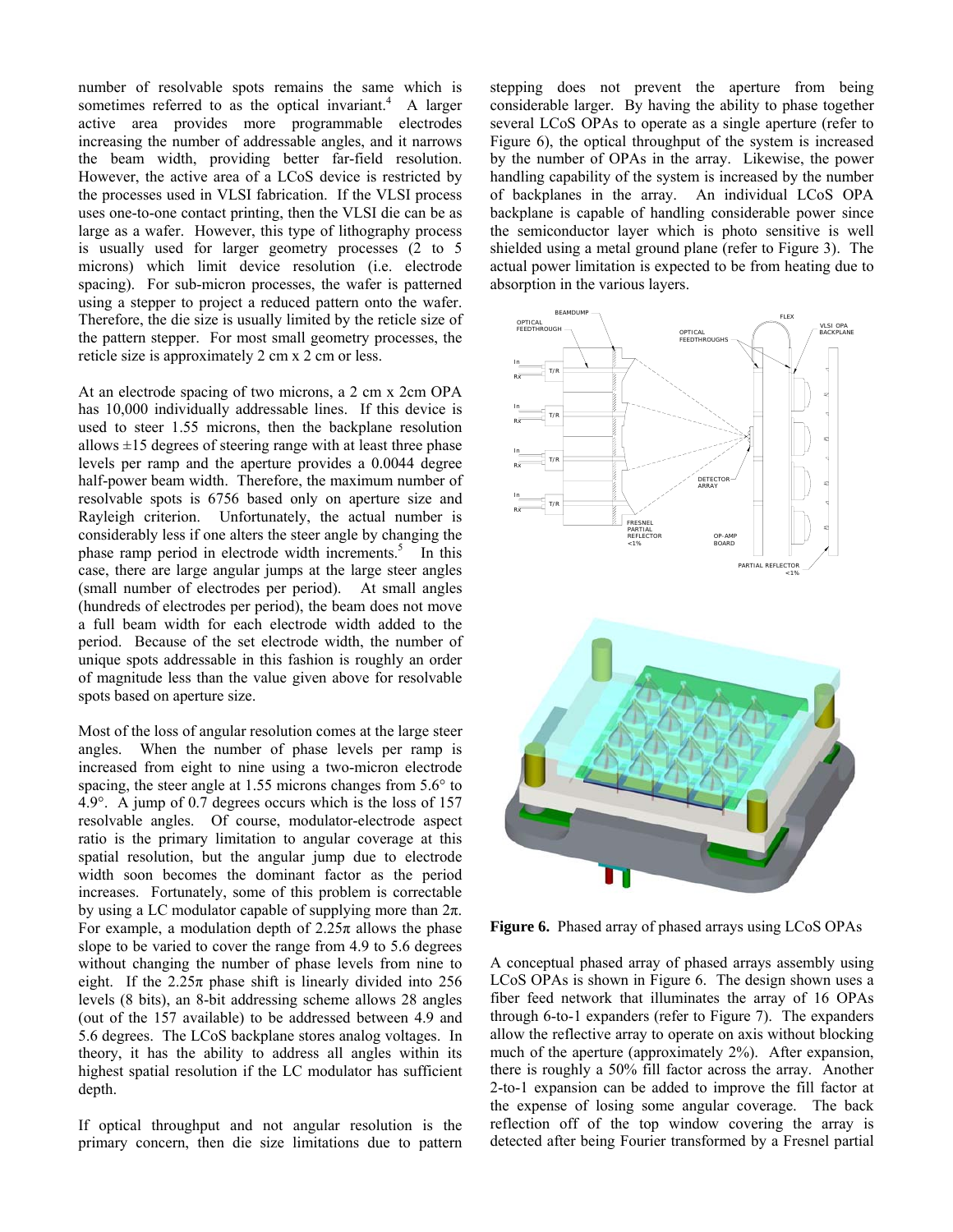reflector and this information is used for spatially phasing the individual OPAs. One coverglass is used for four OPA die which are cut from the waver as one piece. With one coverglass, the phase variation between the die is kept to a fraction of a wave. The die are wire bonded to a flex circuit which provides the electrical feed for addressing all 16 OPAs. Four coverglasses are attached to an optically flat mount which minimizes phase variations between the rows of OPAs.



**Figure 7.** Fiber to reflective OPA feed

#### **4. Conclusions**

LCoS offers several advantages for implementing optical phased arrays such as the ability to use the same inexpensive high volume manufacturing techniques now being used for low-cost microdisplays. However, there is some price to pay for this benefit. Several LCoS OPA limitations exist. The largest problem (the modulator-electrode aspect ratio) is not specifically related to the LCoS technology, but other problems resulting from the high-resolution foundry processes used in the fabrication of the silicon backplane add to its severity and affect other performance parameters as well. These problems and some possible solutions are listed below.

Modulator-electrode aspect ratio:

A large ratio reduces the steering range of the device by increasing the fly back region. A method for correcting this problem is to use a LC material with high birefringence, sharp response and high voltage threshold. This solution requires a high voltage backplane. The sidelobes produced by the fly back region are reduced using phase patterns with random resets.

Voltage-resolution tradeoff:

High voltage operation reduces the addressing resolution of the backplane. Due to other limitations, the full addressing capability of the backplane is not realized in practice. Therefore, some loss of resolution for a substantial gain in operating voltage is a good tradeoff. With higher voltage, a decrease in the fly back region, an increase in LC response

and the ability to use more modulation depth to steer between the angles set by electrode spacing are possibilities. These improvements are likely to compensate for any loss in addressing resolution.

Limited die size:

Aperture size determines the beam width and hence the number of resolvable spots over the steering range. As with addressing resolution, the aperture size is not, in practice, the real limit. However, a large aperture is important for optical gain and power handling. Fortunately, these system parameters are satisfied by using multiple OPAs.

With improvements to the state of the art as discussed in this paper, the LCoS approach promises to be a viable technique for OPA implementation.

#### References

[1] P.F. McManamon, E.A. Watson, T.A. Dorschner and L.J. Barnes, "Applications look at the use of liquid crystal writable gratings for steering passive radiation," *Opt. Eng*., vol. 32, no. 11, pp. 2657-2664, Nov. 1993

[2] McManamon *et.al.,.* "Optical Phased Array Technology," Proceedings of the IEEE, Vol. 84, No. 2, Feb. 1996

[3] I.C. Khoo and S.T. Wu, *Optics and Nonlinear Optics of Liquid Crystals,* Singapore: World Scientific Publishing Co. 1993

[4] A. VanderLugt, *Optical Signal Processing*, New York: John Wiley & Sons, Inc. 1992

[5] J.E. Stockley, *Chiral Smectic Liquid Crystal Beam Deflector with Large Analog Phase Modulation*, Ph.D. Thesis – University of Colorado, 1996

**Steve Serati** is f*ounder and Chief Technical Officer of Boulder Nonlinear Systems Incorporated (BNS). He has a B.S. and M.S. in Electrical Engineering from Montana State University. Before starting BNS in 1988, he was a design engineer at Honeywell's Avionics Division for five years, design engineer and project manager with OPHIR Corporation for three years and a system engineer and project manager with Tycho Technology Incorporated for two years. In addition to his duties as BNS' CTO, Mr. Serati is the Principal Investigator for developing novel SLM technologies for optical processing and active-diffractive optics applications, and he is responsible for developing large-aperture adaptive optics for atmospheric correction.* 

**Jay Stockley** *is a Research Scientist at Boulder Nonlinear Systems Incorporated (BNS). He has been with BNS since 1995. At BNS, he contributes to liquid crystal modulator development and beam steering related research. He is currently responsible for administration of, and technical contributions to, two beam steering research subcontracts funded through the DARPA STAB program and an Air Force Phase II SBIR for optical filter development. He earned his Ph. D. in Electrical Engineering from the University of*